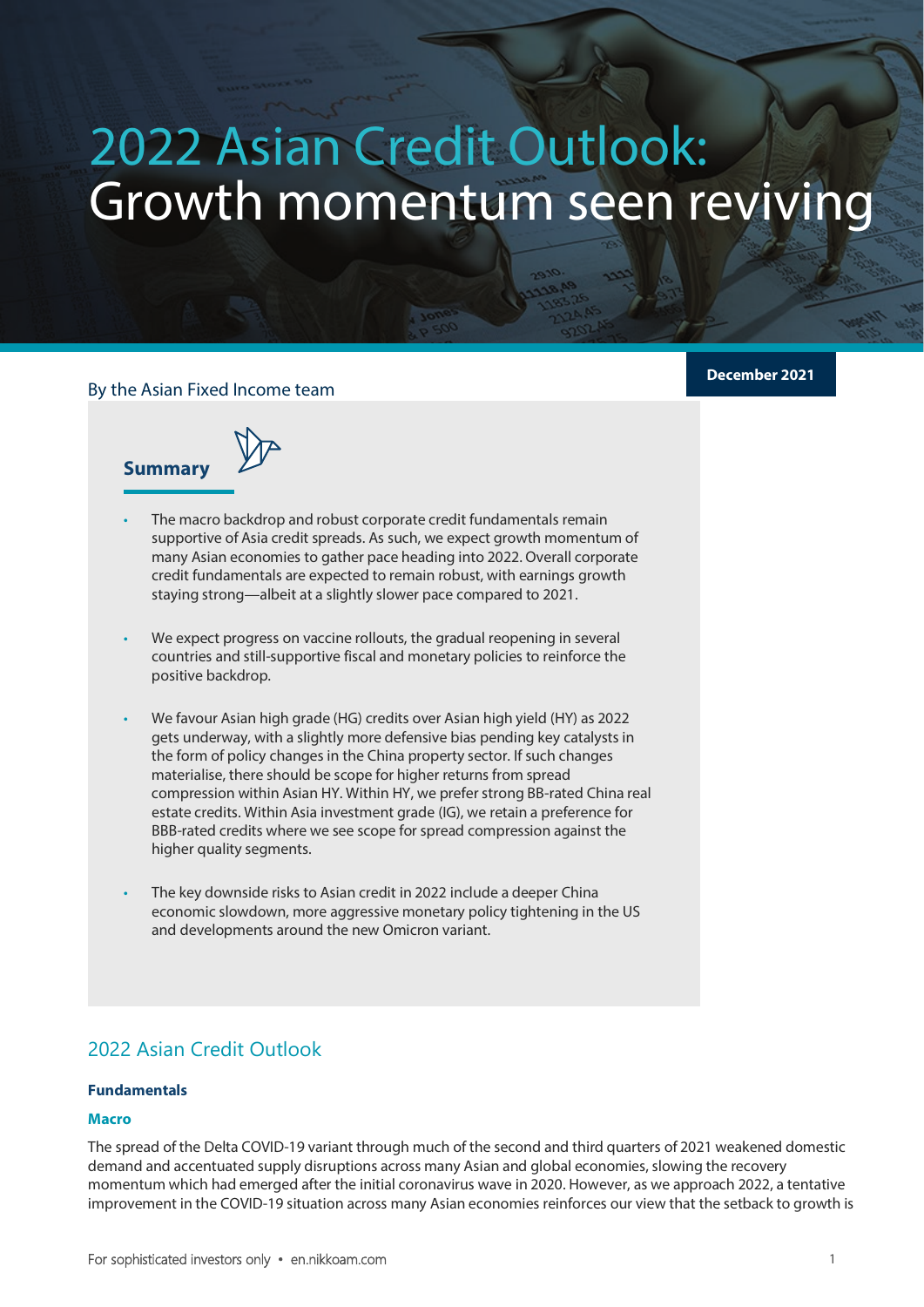likely to be temporary—although we continue to closely monitor developments surrounding the spread of the new Omicron variant. Progress on vaccine rollouts, the gradual reopening across most countries in line with the transition to a "living with COVID" strategy and still-supportive fiscal and monetary policies are expected to lead to a revival in growth momentum in 2022.

We expect the recovery in 2022 to be driven by the services sector, as the sectors hardest hit by the pandemic—such as air travel, leisure and entertainment, accommodation and dining out—revive from the deep slump suffered in 2020 and 2021. Manufacturing activity is expected to remain at a decent level. However, its growth rate may moderate as 2022 progresses due to already-strong growth registered in 2021 and goods exports growth potentially normalising in 2022. While external demand should stay robust, some moderation may occur as the shift from goods to services spending gathers pace globally. This is likely to be a second half story as the clearing of order backlogs and still-firm commodity demand are seen supporting export growth in the early part of 2022. Domestic demand, particularly private consumption, is seen strengthening through the year as mobility restrictions ease further and households become more comfortable engaging in contact-intensive services. Private investment demand is expected to gather momentum as business confidence and consumer outlook improve, and as the current supply chain bottlenecks prompt new capital expenditure across industries including semiconductors, industrial equipment and renewable energy.

In terms of country performance, we expect some divergence across Asia, at least at the beginning of 2022. In China, real gross domestic product (GDP) growth is expected to remain weak in the first half of 2022 before recovering in the second half. Since mid-2021, the Chinese government has embarked on a series of regulatory and credit tightening measures across various sectors, notably real estate, technology and private education, as it pursues "Common Prosperity" and macro deleveraging goals. These policies have exerted downward pressure on economic activity, leading to a sharp growth slowdown in 2H 2021. High commodity prices, manufacturing and power generation curbs to meet environmental goals and sporadic virus outbreaks amid a zero-tolerance COVID strategy have added to the headwinds facing the economy. Although the government has begun to acknowledge these headwinds and has sent signals of possible loosening in monetary, credit and fiscal policies, the drags on economic activity is likely to persist into early 2022 before recovery takes place in the second half of the year. The broad thrust of the structural reforms and regulatory measures aimed at strengthening the long-term resilience of the economy is unlikely to be fully reversed, however, meaning the recovery in China may not be as strong as in previous easing cycles. In India and Southeast Asian economies, strong catch-up growth is expected through 2022 as the economies shift to a living with COVID strategy and gradually reopen amid rising vaccination coverage after the Delta wave disrupted recovery momentum in mid-2021.

We expect monetary policy to remain accommodative in most Asian economies, although some divergence is likely. The more advanced economies, such as South Korea and Singapore, have already begun tightening monetary policy. However, there is room for central banks in other Asian countries to maintain an accommodative stance for longer to support the nascent recovery given still benign domestic inflation as the output gap remains negative. Likewise, fiscal policy is likely to remain supportive of growth as most countries will continue to run sizeable budget deficits. However, given the fiscal capacity expended through the last two years, governments will have to balance that against the need to achieve fiscal consolidation and debt sustainability over the medium term.

We expect the sovereign credit ratings of most Asian economies to remain stable in 2022, except for Sri Lanka, which faces near-term external repayment risk due to depleted foreign exchange reserves and multiple domestic economic headwinds. The risk of India's sovereign rating being downgraded to below investment grade has significantly receded with growth recovery, reduced risks in the financial sector and the country's external strength. Nevertheless, India's high debt levels remain an area of weakness which the government will need to address in time.

#### **Credit**

With economic recovery regaining momentum and credit conditions still supportive, we expect overall Asian corporate credit fundamentals to remain robust across most countries and sectors, although some divergence is likely. Revenue and earnings growth should stay strong, although we expect the pace to moderate slightly from 2021. Financing costs may begin to edge up towards the end of 2022, but they are likely to remain low historically with interest coverage ratios staying high. Overall debt levels, gearing and leverage are not likely to pick up meaningfully as many sectors, in particular the China real estate sector, remain focused on deleveraging and managing liquidity; furthermore, only

**iikkoa Nikko Asset Management**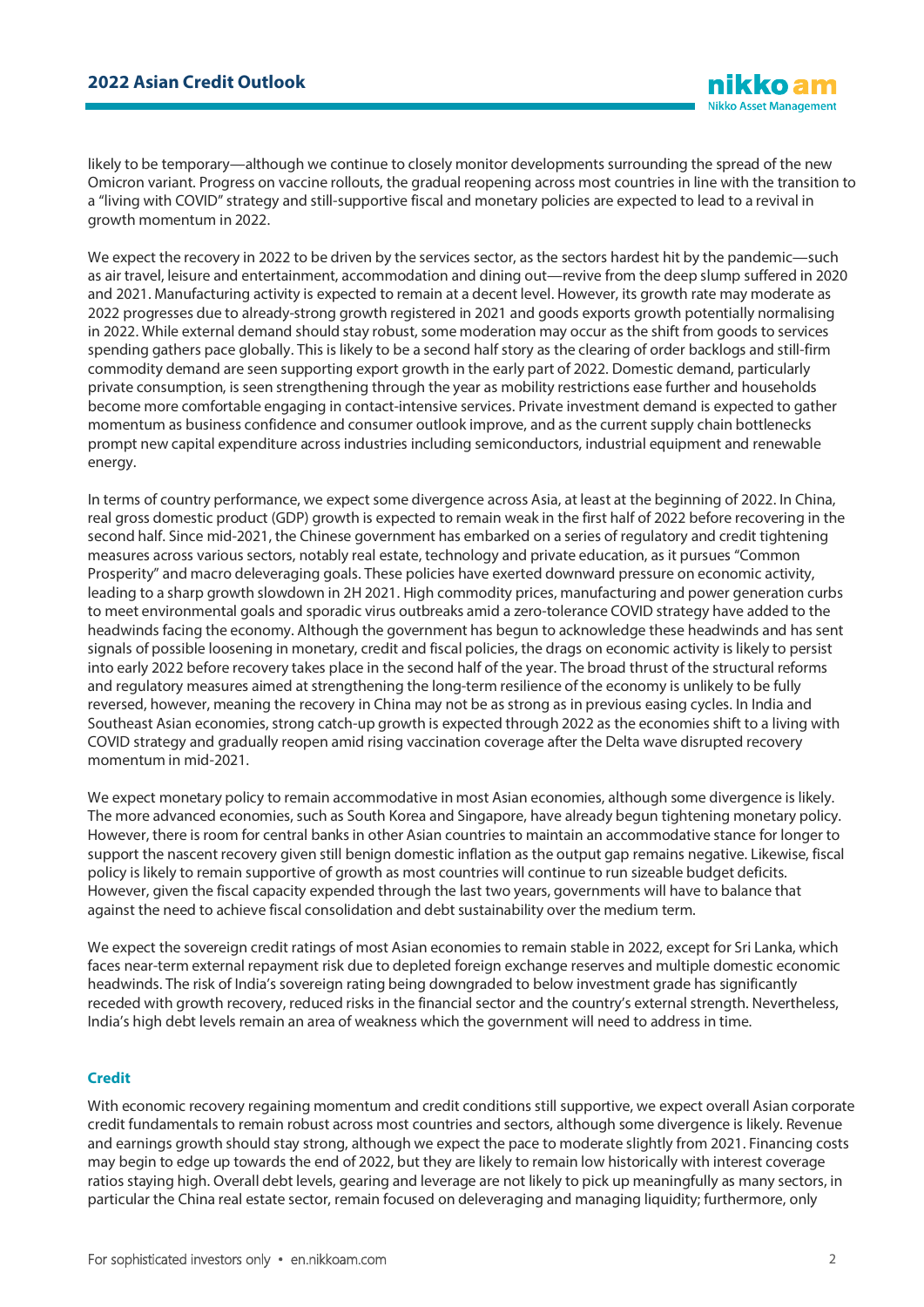fundamentally strong Asian high-grade companies are likely to be active in mergers and acquisitions and capital expenditure.

Commodity prices are likely to remain elevated given recovering domestic demand, supporting earnings in upstream industries such as oil & gas and metals & mining, while at the same time exerting some downward margin pressure on downstream manufacturing and services industries. As household incomes and financial prospects remain fragile in the early stage of the recovery, consumer goods manufacturers and retailers in Asia may not be able to pass on higher costs to end consumers as much as their developed market counterparts, resulting in still compressed margins—although their earnings growth may be supported by volume recovery from a low base.

We expect tourism-oriented service companies such as airlines, airports, and mall and hotel operators to experience strong growth in 2022 due to the reopening of borders and low base of comparison. China real estate developers may continue to face soft sales at least in the early part of the year and liquidity pressure could continue to impact the weaker developers in this space. However, there have been tentative signs of Chinese authorities stepping in to stabilise funding access and market sentiment to prevent an overcorrection that could lead to systemic risks. The industry consolidation and sector-wide deleveraging to meet regulatory requirements will benefit the stronger and better quality developers in the medium term. Chinese technology companies may also experience slower growth and margin pressure due to the government's regulatory measures, although the credit metrics of most companies in this space remain strong.

Asian banks can expect higher net interest margins on rising interest rates, with delinquencies having been less than anticipated despite the reduction of loans under moratorium. Moreover, most Chinese and Hong Kong banks have manageable exposure to the China property sector and remain well capitalised. Indian banks' asset quality looks set to stabilise on the back of an improving operating environment. Broadly, the outlook is positive for the banking sector with more businesses conducted through digital channels. This is a positive change which will have lasting positive impact for the sector.

We expect to see greater differentiation between Asia HG and Asia HY, as well as within Asia HY, in 2022. On the HY side, the differentiation within sectors will likely continue in 2022. In the near term, weaker developers within the Chinese property sector are likely to continue to struggle due to a loss of confidence from multiple stakeholders. In the medium term, we expect the sector outlook to improve, driven by urbanisation and household formation. We prefer to take a cautious view of the sector as the stronger, higher quality developers will benefit more directly from any easing of government policies. Similar to 2020 and 2021, credit metric trends for Chinese HY industrials are expected to be more credit specific, although tighter onshore credit conditions may exert pressure across the sector. Tight liquidity may also put pressure on select HY companies in Indonesia and India, especially those facing near-term refinancing needs.

We may see more fallen angels in the China HG property sector in 2022, but outside of this segment, we expect to see lower cases of idiosyncratic fallen angel cases compared to 2021. We expect the Asian HY corporate default rate to range between 3.0% and 3.5% in 2022, although much depends on the developments around several highly distressed China real estate companies and the timing of any default events.

# **Valuations**

2021 has seen a significant divergence within Asia credit, with Asia HY spreads widening significantly due to weakness in the China HY real estate sector, while Asia HG spreads have continued to tighten despite some volatility through the year. Asian HG spreads currently sit at 169 basis points (bps), about 47 bps tighter than at end-December 2020. Meanwhile, Asian HY spreads are at 809 bps, about 191 bps wider than at end-December 2020. HG spreads have pushed below their historical mean levels post Global Financial Crisis, while HY spreads are meaningfully above those levels.

The spread differential between Asia HY and Asia HG, currently at 640 bps, is significantly above the last five-year average of 375 bps, which makes Asia HY very attractive at first glance. However, there is significant dispersion within Asia HY and the current spread level reflects the wide spread of certain distressed China real estate credits which carry high default risks. While there is certainly scope for Asia HY to tighten on both an absolute basis, as well as relative to Asia HG, such potential can only be realised with a significant turnaround in the China HY property sector, which in turn is contingent on a more material loosening of regulatory and credit policies on the sector.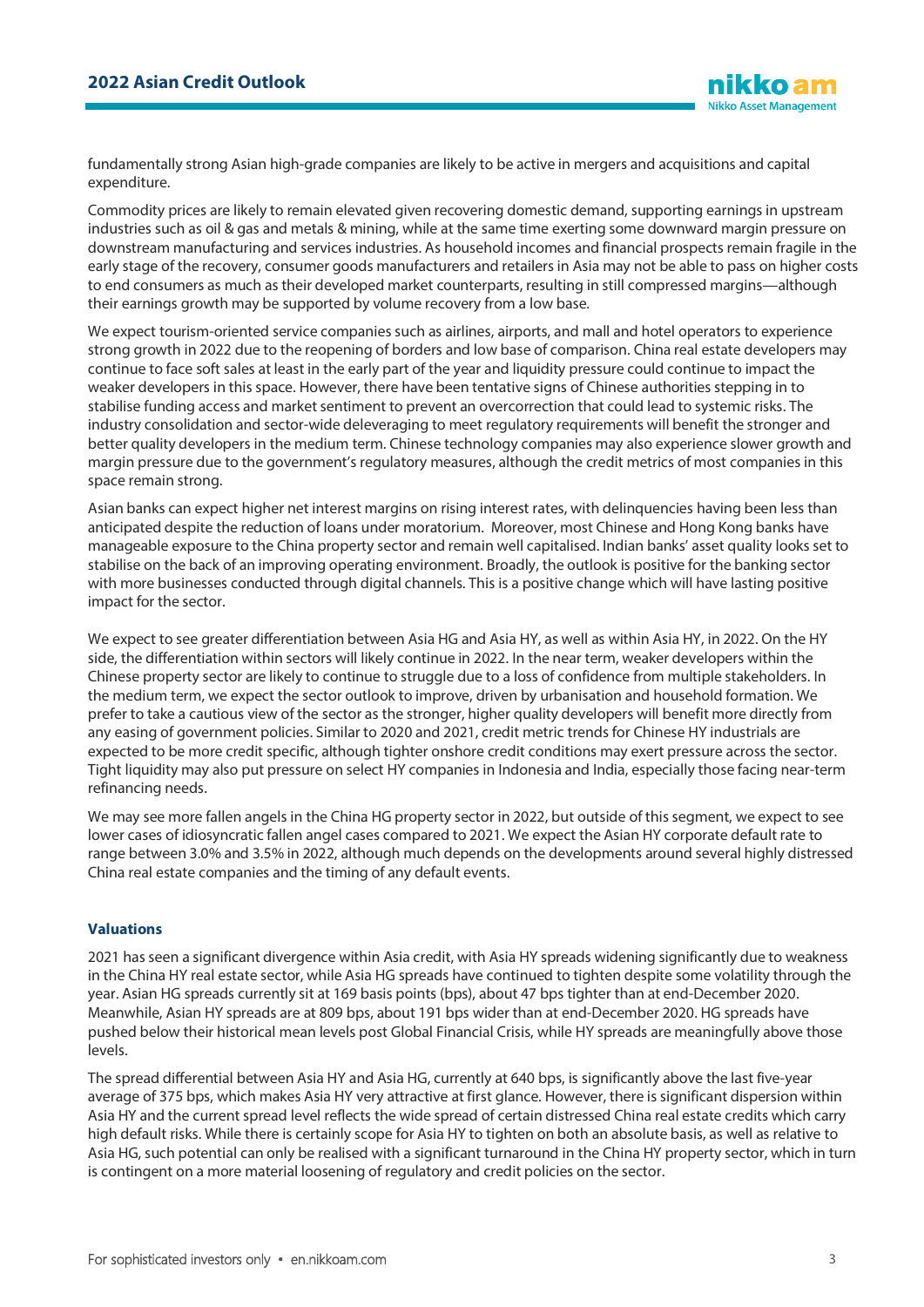Within Asia HG, BBB-rated pickup over A-rated is currently at 90 bps, having widened from the end-2020 level of 84 bps, and above the last five-year average of 77 bps. We thus continue to prefer BBB-rated over A-rated credits for the spread pickup amidst robust fundamentals and see China BBB-rated credits as offering good value.



#### **Chart 1: Asian High-Grade Spread**





#### **Chart 2: Asian High-Yield Spread**

nikko am **Nikko Asset Management** 

Source: J.P. Morgan, Bloomberg, as of 23 November 2021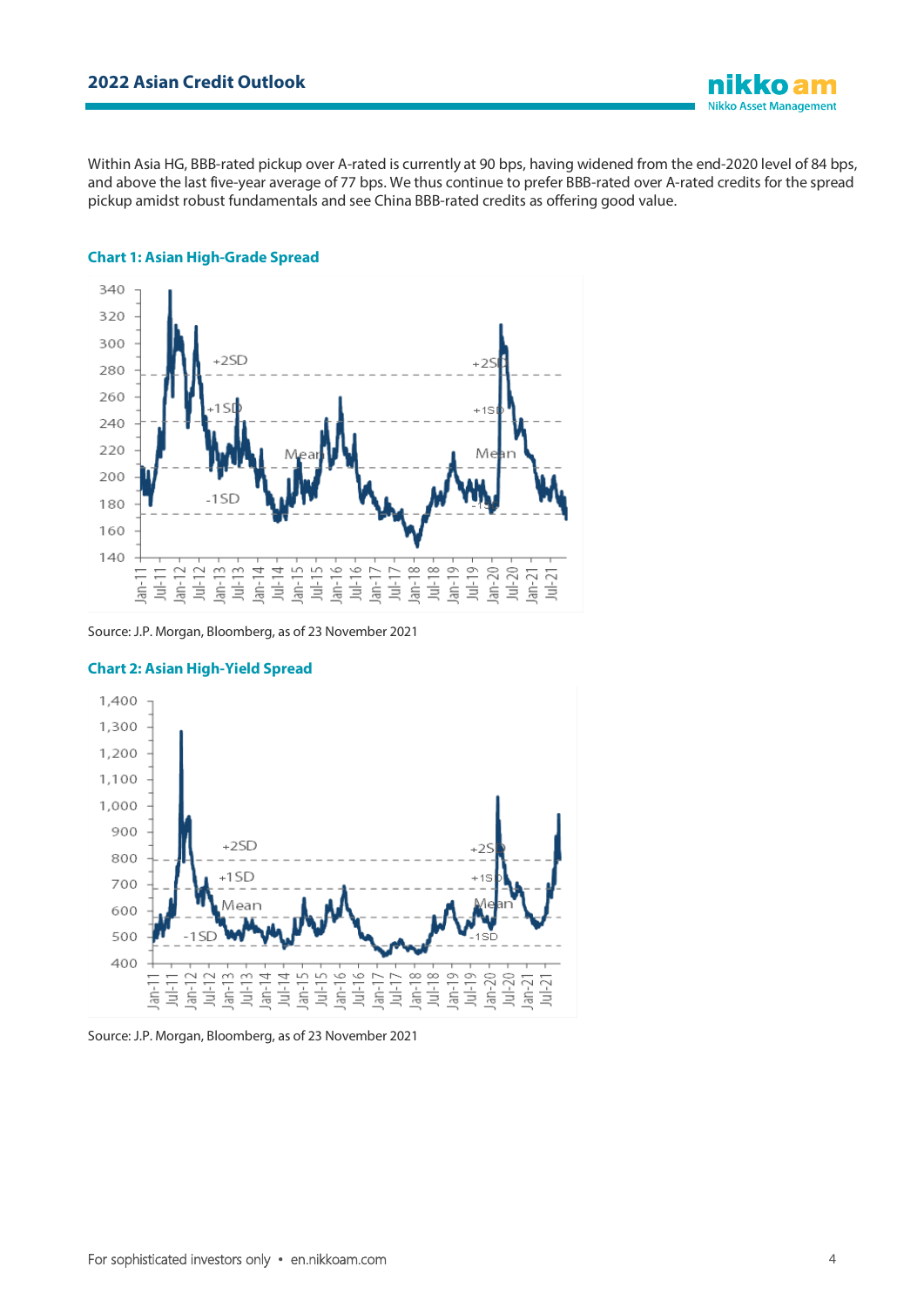#### **Technicals**

The technical backdrop for Asian credit is likely to remain subdued in the early part of 2022 before becoming more constructive as the year progresses. With the US Federal Reserve (Fed) having initiated the tapering of asset purchases and potentially poised to begin hiking interest rates in the second half of 2022, the demand for emerging market (EM) debt is likely to be lukewarm at the start the year with investors adopting a more cautious risk stance. Fund flows thus far, however, do not point to any 2013-style taper tantrum, and as more of the developed market monetary policy normalisation is priced in, fund flows into EM may turn more positive. The weakness of the China real estate sector has also dented investor sentiment towards Asia credit to some extent, although most of the outflows may have taken place in 2021. Any meaningful easing of property sector policies in 2022 could result in a sharp return of investor inflows given attractive valuations. In addition, we expect the demand from regional pension and insurance funds to remain robust through the year. Gross supply is likely to be roughly similar to that of 2021 at around USD 350 billion. A large part of the gross issuance will be for refinancing, leaving net issuance at a manageable level of around USD 50 billion. Chinese property USD bond issuances are likely to be limited at least through the first quarter of 2022, although there could be more opportunistic issuances by IG companies to lock in the historically low yields, as well as to fund selective merger and acquisition activities.

#### **Strategy**

The macro backdrop and robust corporate credit fundamentals remain supportive of Asia credit spreads. While we continue to monitor developments surrounding the latest Omicron COVID-19 variant, we believe that progress on vaccine rollouts, the gradual re-opening in a number of countries and still-supportive fiscal and monetary policies should revive growth momentum heading into 2022. We expect overall corporate credit fundamentals to remain robust, with earnings growth staying strong—albeit at a slightly slower pace compared to 2021. Asia corporate leverage and interest coverage are expected to remain manageable overall, although some divergence across sectors is likely.

Asia HG spreads have tightened to historical levels, and any further tightening from here will likely be modest. We retain a preference for BBB-rated credits where we see scope for spread compression against the higher quality segments. We expect US Treasury (UST) yields to have an upward bias as elevated inflation and an improving labour market nudges the Fed along the path of monetary policy normalisation. The rise in UST yields could offset the positive impact from any credit spread tightening, resulting in low-single digit positive returns for Asia HG in 2022, with carry again being a prominent driver.

Asia HY spreads are wide both on an absolute and relative basis, and we believe that there is scope for meaningful total and excess returns from spread compression. However, for this to materialise, a key catalyst in the form of significant loosening in the China property sector policy would be required. Although there have been tentative signs of authorities stepping in to stabilise credit access and market sentiment to prevent an overcorrection that could lead to systemic risks, the measures so far may mainly benefit the stronger developers. In the meantime, weak sales and liquidity pressure could continue to impact the weaker developers, potentially leading to more distress or default events. We are therefore inclined to start 2022 with a more defensive bias, preferring strong BB-rated China real estate credits, while awaiting more concrete policy easing measures. Given such a view, we also have a preference for Asia HG over Asia HY to start the year.

The key downside risks to Asian credit in 2022 include a deeper China economic slowdown, which could challenge the country's macro stability and growth outlook and in turn negatively affect the rest of Asia. Aggressive monetary policy tightening by the US and other major economies in response to prolonged elevated inflation is another downside risk. These risks could lead to a moderation of excess carry, which would be negative for EM credit technicals. Furthermore, economic recovery from the COVID-19 pandemic may suffer a setback due to the emergence of new variants that could reduce the effectiveness of vaccines. Meanwhile, despite some recent positive developments, US-China tensions continue to simmer in the background with Washington adding more Chinese companies to its restricted trade list, citing national security reasons and foreign policy concerns.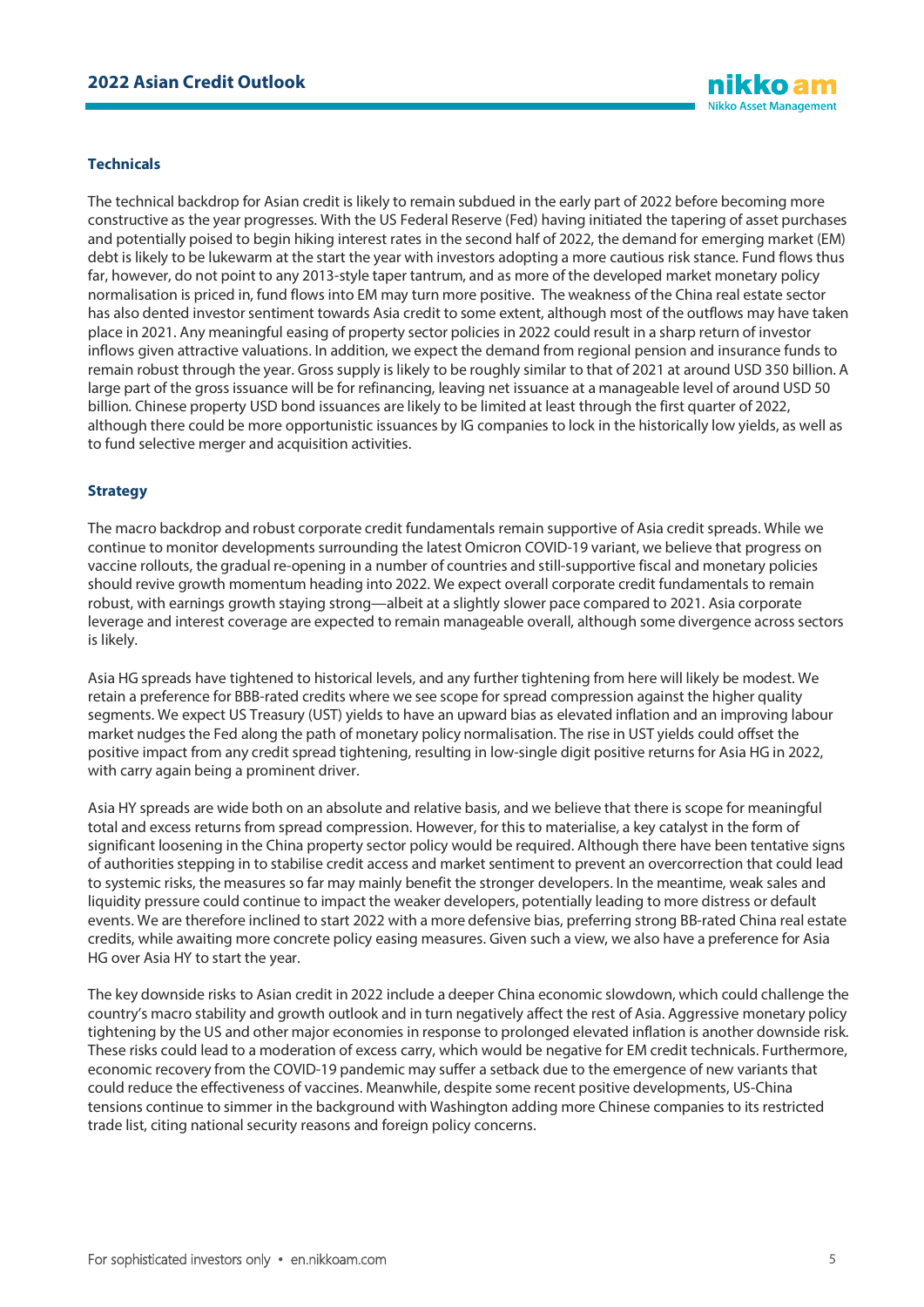# Sector Outlooks

# **Financials**

Market conditions are expected to normalise in 2022 for banks as well as non-bank financial companies (NBFIs). The upside for the stronger banks, particularly those in Singapore and South Korea, is that there has been fewer than anticipated delinquencies despite the reduction of loans under moratorium; in addition, another supportive factor is the very low allowances which may result in better-than-expected earnings. The banking sector can also expect higher net income margins should interest rates rise. On the flipside, normalisation could also mean the easing of bank deposit inflows on the back of flush liquidity and lower growth in mortgage loans which do not attract comparatively as much capital costs. While the concern at present for the Chinese and Hong Kong banks is their exposure to mainland China's underperforming property sector, most banks have manageable exposure in the low double-digit percent handle and are well capitalised except for a handful of the joint stock banks. For the Thai banks, which have significant exposure to the tourism industry, asset quality may modestly weaken as support measures unwind. While the potential laggards are banks from the Philippines, where sluggish business confidence and private consumption continue to pose challenges to asset quality, it is worth noting that the country's economic growth in 3Q2021 was better than expected. In India, risks relating to the deterioration of asset quality have receded, and asset quality looks set to stabilise along with greater credit growth driven by an improving operating environment. Broadly, the outlook is positive for the banking sector and we think it worthwhile to observe the capital structure of the larger players with strong fundamentals. We see minimal non-call risk for these bonds. We also saw both banks and NBFIs conduct business through digital channels in 2021; in our view this is a positive change with a lasting impact on business performance.

In India, we prefer non-gold NBFIs as we expect strong growth on returning demand as infections subside. The gold NBFIs on the other hand are unsurprisingly susceptible to gold prices falling and leading to a smaller asset base. In China, asset management companies (AMC) could be poised to stage a comeback with the completion of the revitalisation ofstate-owned asset manager Huarong. Elsewhere, a travel surge would benefit the non-life insurers as travel insurance has become essential since the pandemic. More countries are also making it mandatory for inbound visitors to have travel insurance that covers pandemic-related medical expenses.

# **Real Estate**

The Chinese property sector has seen heightened volatility in recent months. The sector's short-term fundamentals have been significantly impacted by tighter government policies, which have simultaneously hit property sales and reduced credit to developers. This has driven several weaker developers to default or to extend the maturities of their debt, while secondary market prices of other developers' bonds have dropped.

In the near term, we expect sales and liquidity to remain muted, and many of the weaker developers may continue to struggle due to a loss of confidence from multiple stakeholders. In the medium term, we expect the sector's outlook to improve due to the following factors:

- A gradual easing of government policies restoring developers' funding access
- An improvement in balance sheets and less reliance on shadow banking as developers have been required to deleverage under government regulations
- Relatively stable underlying demand for property driven by urbanisation and household formation

We expect that the stronger, higher quality developers will benefit more directly from any easing of government policies. In addition, the timing and magnitude of government policy easing, which remains key to restoring funding and confidence to the sector, is relatively uncertain. As a result, we prefer to take a defensive view of the sector and favour investment grade and BB-rated property firms while we have a more cautious view on B-rated property firms.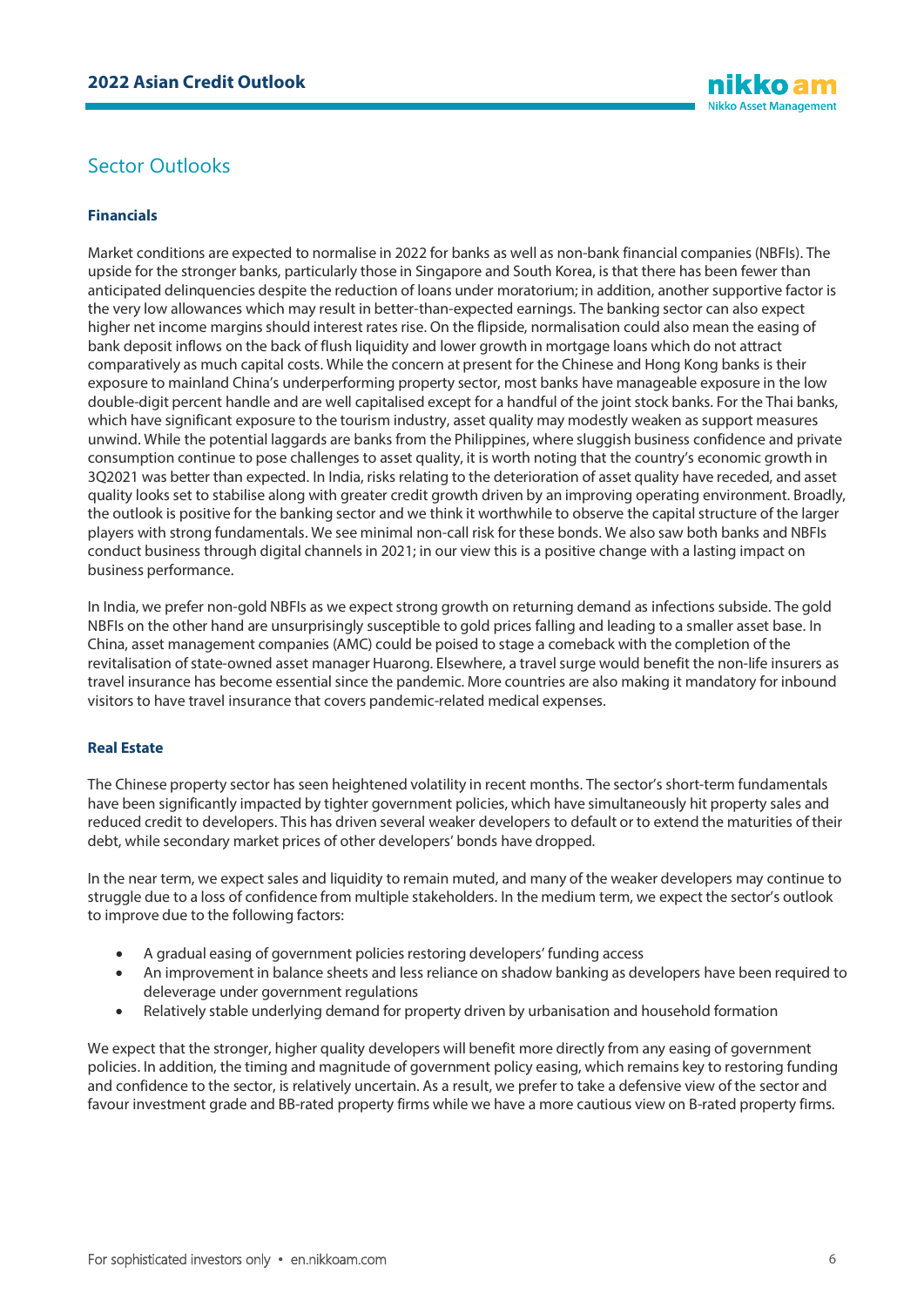#### **Infrastructure & Transportation**

With vaccination rates increasing globally and border restrictions being eased, we expect the credit fundamentals of the Asian aviation sector and related infrastructures to stabilise and gradually improve in 2022. We expect Asia to catch up after significantly lagging the recovery in the US and Europe. With the increasing establishment of vaccinated travel lanes ("VTLs") and the easing of quarantine requirements, a stronger recovery pace could be expected for both leisure and business travel simply thanks to the region's pent-up demand.

As for the seaport operators, most companies within our coverage have demonstrated a high level of resilience to external shocks despite the pandemic, as observed from the robust throughput volumes seen in 2021 thus far. We remain constructive on Asian seaport operators in 2022, while actively monitoring for any escalation of geopolitical disputes between China, US, EU, and Australia, which could weigh on trade throughput volumes.

#### **Technology**

In the past, leading Chinese internet companies enjoyed spectacular growth due to their monopolistic positions. However, domestic regulations were intensified in 2021 as the government aims to improve market practices on the grounds of fair competition, data security and consumer privacy. We expect tightening of regulations to continue in 2022, resulting in increased competition. In addition to the regulatory environment, we believe that the expected slowdown in macroeconomic activity in some key advertising sectors will result in weaker business growth and lower profit margins for most internet companies. Despite these challenges, most Chinese internet bond issuers have very strong capitalisation and low leverage. Due to their strong credit profile, we believe these companies are well positioned to weather the near-term operating volatility and sector downturn, and we are neutral in our view on the sector.

Consumer hardware companies were resilient performers in 2021 and their credit profiles improved. The resilient performance was driven by changes in consumer demand and the shift towards remote work amid the pandemic. Going into 2022, as the world progresses into an endemic phase, we expect performance within hardware companies to diverge. Some companies are poised to retain strong growth momentum as we see demand for their products– arising from permanent structural changes in consumer behaviour—driving supply conditions to their tightest in many years. We therefore maintain a favourable outlook on these companies. However, other companies are likely to experience weaker growth as front-loaded, pandemic-driven demand may fade due to weaker consumption and higher raw material input costs. In addition, some companies are also being hit by chip shortages and supply chain disruptions and we expect these challenges to continue into 2022. We have a cautious view of companies with less diversified supply chains and limited access to raw materials as we believe they are more prone to business interruptions.

#### **Utilities**

During the second half of 2021, we saw global natural gas shortages and record surges in coal prices resulting in power shortages in some of the world's largest economies and a loss of profitability for thermal power producers. With fuel costs still at elevated levels, we expect such conditions to last well into the first half of 2022. Furthermore, we expect thermal power producers (particularly those using coal) to be weighed down over the medium term by higher regulatory costs and capital spending as they cope with the transition to a low carbon economy.

Within the utilities sector, we have a less constructive view of thermal power producers and have a favourable view of renewable power companies, given the tailwind the latter are likely to receive from the global transition toward cleaner energy sources. Our cautious view towards Asia Pacific thermal power producers is underpinned by elevated thermal fuel costs, higher capital spending, higher regulatory costs and lastly, tighter funding conditions—especially for coal-reliant power producers.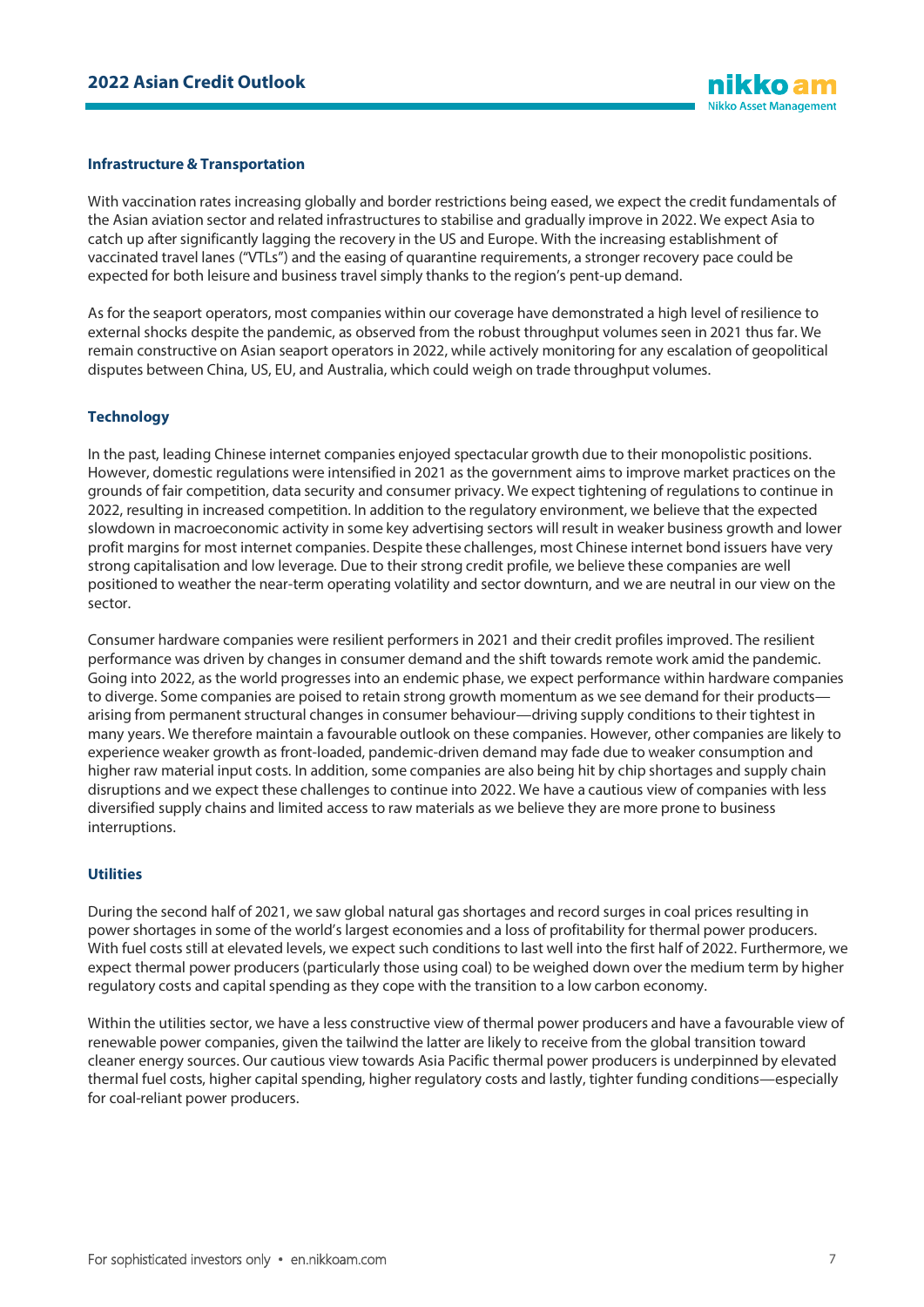### **Telecommunication**

We expect the industry consolidation observed recently in some Asian telecom markets to continue in 2022. Roaming services are expected to gradually resume as countries reopen their borders. Thus, we see a gradual recovery in revenue and earnings for most Asian telecom operators in 2022. Capital expenditure could remain high due to 5G roll outs and further investments into the broadband network made to meet increasing data consumption. However, we expect most telecom operators to keep their prudent and disciplined capital spending approach, and we thus maintain a stable outlook on their overall credit profiles. We are broadly neutral on the sector.

# **Oil & Gas**

Crude oil supply-demand dynamics are seen supporting prices in 2022. Oil supply is expected to remain tight into 1Q2022 and then gradually ease towards the remainder of the year. The supply of oil is expected to increase gradually based on an agreement reached by OPEC+ members in July 2021, leading to an eventual normalisation of oil prices. Demand for oil is expected to reach pre-pandemic levels in 2022 as economies recover and travelling resumes.

In the medium- to long-term, we believe that global decarbonisation efforts will dictate the outlook for oil prices. This will likely place a lid on oil majors' hydrocarbon investments aimed towards continued exploration and production activity. As notional demand for oil is expected to be inelastic in the initial years, supply-side dynamics are likely to be the main driver of oil prices. In such a scenario, we expect oil prices to remain high and well supported.

Asian oil & gas companies in the upstream segment are expected to enjoy strong profits in 2022 thanks to higher prices and volume recovery. As for the companies in the downstream segment, we also expect their profitability to recover as refining margins improve from a low base. As a result, we believe that credit metrics will remain strong. Asian national oil companies will continue to enjoy strong government support. Despite the structural shift away from fossil fuels, these companies are still expected to be of high strategic importance in ensuring energy security to their net oil importing nations for many years to come. We are neutral on the Asian oil & gas sector.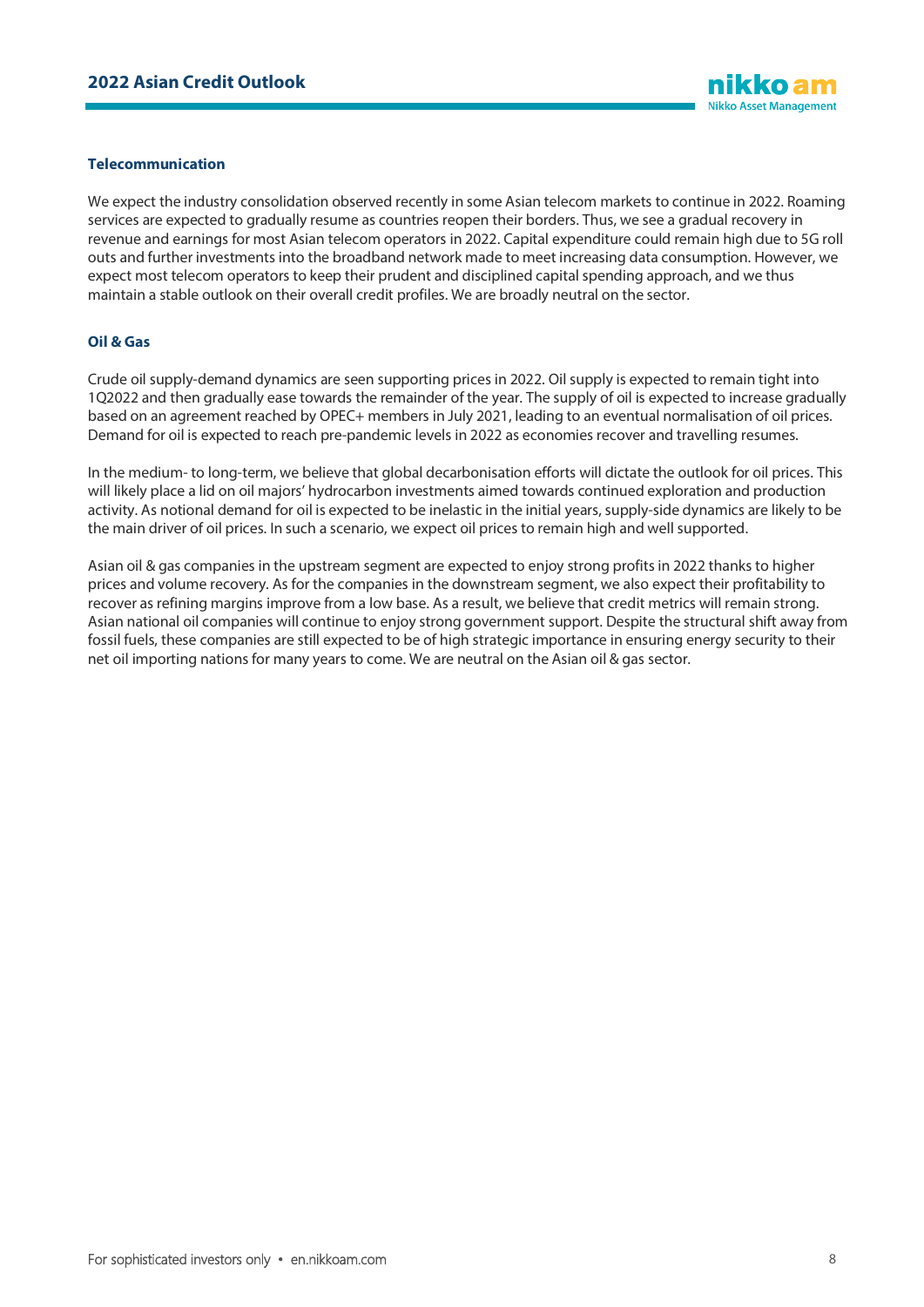**Important information:** This document is prepared by Nikko Asset Management Co., Ltd. and/or its affiliates (**Nikko AM**) and is for distribution only under such circumstances as may be permitted by applicable laws. This document does not constitute personal investment advice or a personal recommendation and it does not consider in any way the objectives, financial situation or needs of any recipients. All recipients are recommended to consult with their independent tax, financial and legal advisers prior to any investment.

This document is for information purposes only and is not intended to be an offer, or a solicitation of an offer, to buy or sell any investments or participate in any trading strategy. Moreover, the information in this document will not affect Nikko AM's investment strategy in any way. The information and opinions in this document have been derived from or reached from sources believed in good faith to be reliable but have not been independently verified. Nikko AM makes no guarantee, representation or warranty, express or implied, and accepts no responsibility or liability for the accuracy or completeness of this document. No reliance should be placed on any assumptions, forecasts, projections, estimates or prospects contained within this document. This document should not be regarded by recipients as a substitute for the exercise of their own judgment. Opinions stated in this document may change without notice.

In any investment, past performance is neither an indication nor guarantee of future performance and a loss of capital may occur. Estimates of future performance are based on assumptions that may not be realised. Investors should be able to withstand the loss of any principal investment. The mention of individual securities, sectors, regions or countries within this document does not imply a recommendation to buy or sell.

Nikko AM accepts no liability whatsoever for any loss or damage of any kind arising out of the use of all or any part of this document, provided that nothing herein excludes or restricts any liability of Nikko AM under applicable regulatory rules or requirements.

All information contained in this document is solely for the attention and use of the intended recipients. Any use beyond that intended by Nikko AM is strictly prohibited.

Japan: The information contained in this document pertaining specifically to the investment products is not directed at persons in Japan nor is it intended for distribution to persons in Japan. Registration Number: Director of the Kanto Local Finance Bureau (Financial Instruments firms) No. 368 Member Associations: The Investment Trusts Association, Japan/Japan Investment Advisers Association.

United Kingdom and rest of Europe: This document is communicated by Nikko Asset Management Europe Ltd, which is authorised and regulated in the United Kingdom by the Financial Conduct Authority (the FCA) (FRN 122084). This document constitutes a financial promotion for the purposes of the Financial Services and Markets Act 2000 (as amended) (FSMA) and the rules of the FCA in the United Kingdom, and is directed at professional clients as defined in the FCA Handbook of Rules and Guidance.

**United States:** This document may not be duplicated, quoted, discussed or otherwise shared without prior consent. Any offering or distribution of a Fund in the United States may only be conducted via a licensed and registered broker-dealer or a duly qualified entity. Nikko Asset Management Americas, Inc. is a United States Registered Investment Adviser.

**Singapore:** This document is for information to institutional investors as defined in the Securities and Futures Act (Chapter 289), and intermediaries only. Nikko Asset Management Asia Limited (Co. Reg. No. 198202562H) is regulated by the Monetary Authority of Singapore.

**Hong Kong:** This document is for information to professional investors as defined in the Securities and Futures Ordinance, and intermediaries only. The contents of this document have not been reviewed by the Securities and Futures Commission or any regulatory authority in Hong Kong. Nikko Asset Management Hong Kong Limited is a licensed corporation in Hong Kong.

**New Zealand:** This document is issued in New Zealand by Nikko Asset Management New Zealand Limited (Company No. 606057, FSP22562). It is for the use of wholesale clients, researchers, licensed financial advisers and their authorised representatives only.

**Kingdom of Bahrain:** The document has not been approved by the Central Bank of Bahrain which takes no responsibility for its contents. No offer to the public to purchase the Strategy will be made in the Kingdom of Bahrain and this document is intended to be read by the addressee only and must not be passed to, issued to, or shown to the public generally.

**Kuwait:** This document is not for general circulation to the public in Kuwait. The Strategy has not been licensed for offering in Kuwait by the Kuwaiti Capital Markets Authority or any other relevant Kuwaiti government agency. The offering of the Strategy in Kuwait on the basis a private placement or public offering is, therefore, restricted in accordance with Decree Law No. 7 of 2010 and the bylaws thereto (as amended). No private or public offering of the Strategy is being made in Kuwait, and no agreement relating to the sale of the Strategy will be concluded in Kuwait. No marketing or solicitation or inducement activities are being used to offer or market the Strategy in Kuwait.

**Kingdom of Saudi Arabia:** This document is communicated by Nikko Asset Management Europe Ltd (Nikko AME), which is authorised and regulated by the Financial Services and Markets Act 2000 (as amended) (FSMA) and the rules of the Financial Conduct Authority (the FCA) in the United Kingdom (the FCA Rules). This document should not be reproduced, redistributed, or sent directly or indirectly to any other party or published in full or in part for any purpose whatsoever without a prior written permission from Nikko AME.

This document does not constitute investment advice or a personal recommendation and does not consider in any way the suitability or appropriateness of the subject matter for the individual circumstances of any recipient. In providing a person with this document, Nikko AME is not treating that person as a client for the purposes of the FCA Rules other than those relating to financial promotion and that person will not therefore benefit from any protections that would be available to such clients.

Nikko AME and its associates and/or its or their officers, directors or employees may have or have had positions or material interests, may at any time make purchases and/or sales as principal or agent, may provide or have provided corporate finance services to issuers or may provide or have provided significant advice or investment services in any investments referred to in this document or in related investments. Relevant confidential information, if any, known within any company in the Nikko AM group or Sumitomo Mitsui Trust Holdings group and not available to Nikko AME because of regulations or internal procedure is not reflected in this document. The investments mentioned in this document may not be eligible for sale in some states or countries, and they may not be suitable for all types of investors.

**Oman:** The information contained in this document nether constitutes a public offer of securities in the Sultanate of Oman as contemplated by the Commercial companies law of Oman (Royal decree 4/74) or the Capital Markets Law of Oman (Royal Decree80/98, nor does it constitute an offer to sell, or the solicitation of any offer to buy non-Omani securities in the Sultanate of Oman as contemplated by Article 139 of the Executive Regulations to the Capital Market law (issued by Decision No. 1/2009). This document is not intended to lead to the conclusion of any contract of whatsoever nature within the territory of the Sultanate of Oman.

Qatar (excluding QFC): The Strategies are only being offered to a limited number of investors who are willing and able to conduct an independent investigation of the risks involved in an investment in such Strategies. The document does not constitute an offer to the public and should not be reproduced, redistributed, or sent directly or indirectly to any other party or published in full or in part for any purpose whatsoever without a prior written permission from Nikko Asset Management Europe Ltd (Nikko AME). No transaction will be concluded in your jurisdiction and any inquiries regarding the Strategies should be made to Nikko AME.